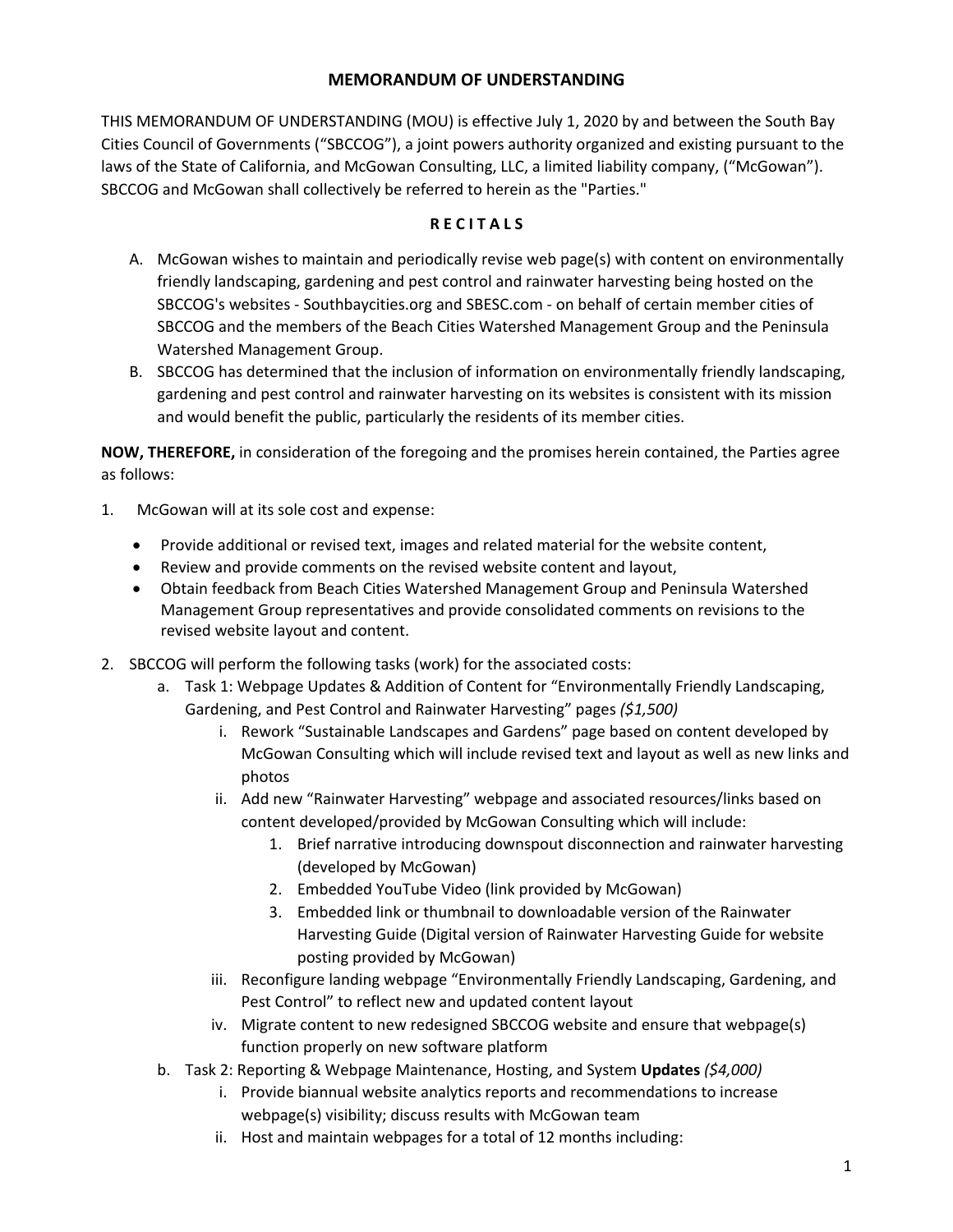- 1. Coordinating software/security updates;
- 2. Maintaining landing webpage link to SBCCOG and SBESC landing pages;
- 3. Ensure ongoing content maintenance, e.g., replacing photos or making minor text revisions, as requested by McGowan Consulting;
- 4. Fixing minor issues such as broken links on a quarterly basis or as discovered in the existing pages; and
- 5. Coordinating with McGowan regarding webpage content and layout.
- 3. McGowan agrees to pay the SBCCOG a total amount not to exceed \$5,500 for performing the work as described in Section 2 including website hosting and maintenance for a 12-month period commencing July 1, 2020 and concluding on June 30, 2021. The Parties may amend the terms of the contract to include additional services or to extend the term beyond this 12-month period.
- 4. SBCCOG will submit invoices in two annual installments, each in the amount of \$2,750 for a total not to exceed \$5,500 in accordance with the tasks and costs described in Section 2. The first invoice will be submitted on or before November 30, 2020, and the second invoice will be submitted on or before May 30, 2021. McGowan agrees to pay SBCCOG the amount due within thirty (30) days of presentation of an invoice.
- 5. SBCCOG and McGowan agree that neither is an employee of the other and that each shall provide worker's compensation insurance for its own employees to the extent required by California law.
- 6. The obligations of McGowan under this MOU shall not be assigned or subcontracted, nor shall the rights be delegated without prior written approval of the SBCCOG Executive Director.
- 7. The obligations of SBCCOG under this MOU shall not be assigned or subcontracted, nor shall the rights be delegated without prior written approval of McGowan Consulting Principal/Owner.
- 8. Indemnification, Hold Harmless, and Duty to Defend.
	- a. To the fullest extent permitted by law, SBCCOG shall, at its sole cost and expense, defend, hold harmless and indemnify McGowan and the members of the Beach Cities Watershed Management Group and the Peninsula Watershed Management Group and their elected officials, officers, attorneys, agents, employees, designated volunteers, successors, assigns and those City agents serving as independent contractors in the role of City officials (collectively "Indemnitees"), from and against any and all damages, costs, expenses, liabilities, claims, demands, causes of action, proceedings, expenses, judgments, penalties, liens, and losses of any nature whatsoever, including fees of accountants, attorneys, or other professionals and all costs associated therewith and the payment of all consequential damages (collectively "Liabilities"), in law or equity, whether actual, alleged or threatened, which arise out of, are claimed to arise out of, pertain to, or relate to the acts or omissions of SBCCOG, its officers, agents, servants, employees, subcontractors, materialmen, consultants or their officers, agents, servants or employees (or any entity or individual that SBCCOG shall bear the legal liability thereof) in the performance of this MOU, including the Indemnitees' active or passive negligence, except for Liabilities arising from the sole negligence or willful misconduct of the Indemnitees as determined by court decision or by the MOU of the Parties. SBCCOG shall defend the Indemnitees in any action or actions filed in connection with any Liabilities with counsel of the Indemnitees' choice, and shall pay all costs and expenses, including all attorneys' fees and experts' costs actually incurred in connection with such defense. SBCCOG shall reimburse the Indemnitees for any and all legal expenses and costs incurred by Indemnitees in connection therewith.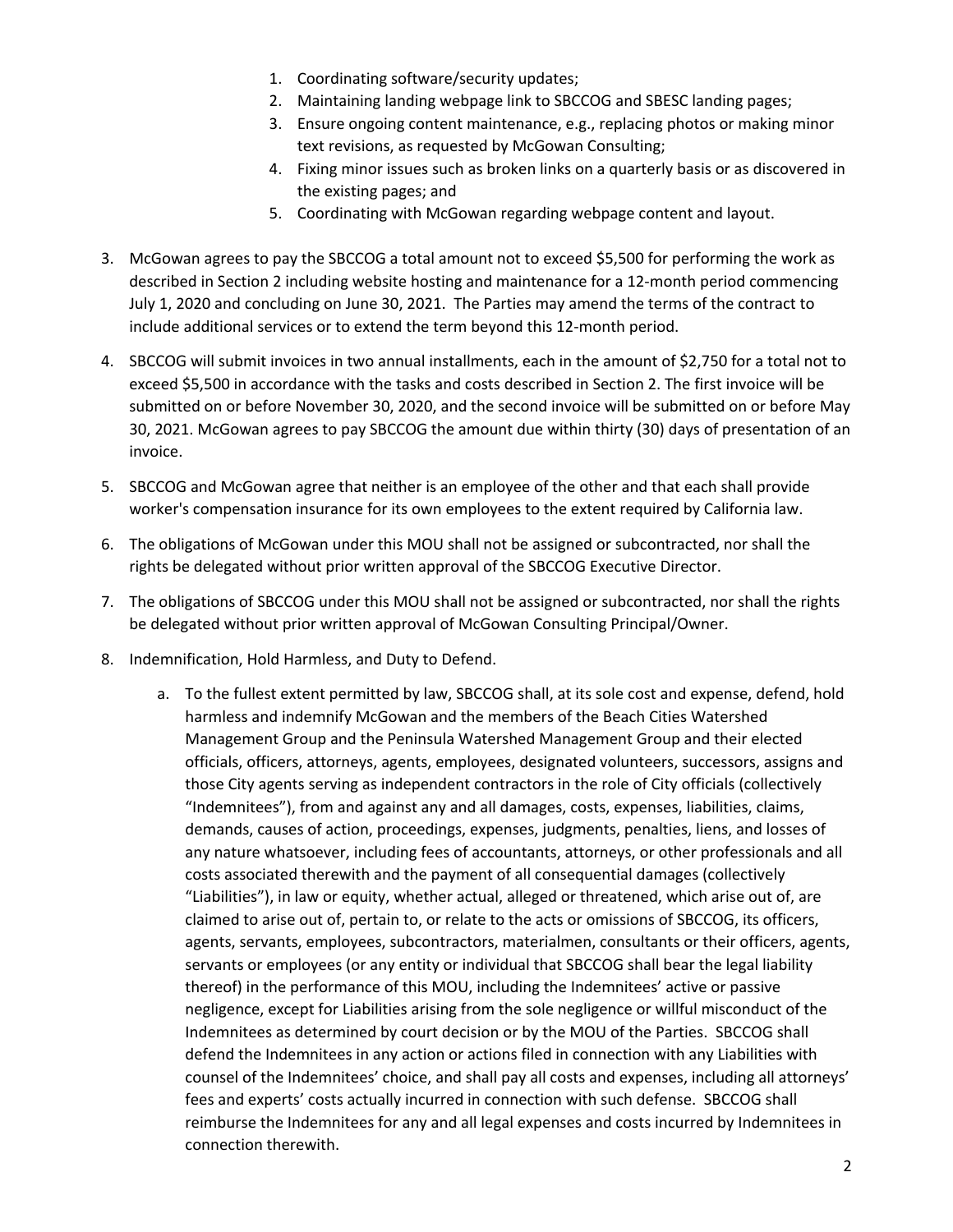- 9. SBCCOG shall pay all required taxes on amounts paid to SBCCOG under this MOU and indemnify and hold McGowan harmless from any and all taxes, assessments, penalties, and interest asserted against McGowan by reason of the independent contractor relationship created by this MOU. SBCCOG shall fully comply with the workers' compensation law regarding SBCCOG's employees. SBCCOG shall indemnify and hold McGowan harmless from any failure of SBCCOG to comply with applicable workers' compensation laws. Insurance.
	- a. Minimum Scope and Limits of Insurance. SBCCOG shall procure and at all times during the term of this MOU carry, maintain, and keep in full force and effect, insurance as follows:
		- i. Commercial General Liability Insurance with a minimum limit of \$2,000,000.00 per occurrence for bodily injury, personal injury and property damage and a general aggregate limit of \$2,000,000.00 per project or location. If SBCCOG is a limited liability company, the commercial general liability coverage shall be amended so that SBCCOG and its managers, affiliates, employees, agents and other persons necessary or incidental to its operation are insureds.
		- ii. Automobile Liability Insurance for any owned, non-owned or hired vehicle used in connection with the performance of this MOU with a combined single limit of \$2,000,000.00 per accident for bodily injury and property damage. If SBCCOG does not use any owned, non-owned or hired vehicles in the performance of Services under this MOU, SBCCOG shall obtain a non-owned auto endorsement to the Commercial General Liability policy required under subparagraph A.1) of this Section.
		- iii. Workers' Compensation Insurance as required by the State of California and Employer's Liability Insurance with a minimum limit of \$1,000,000.00 per accident for bodily injury or disease.
	- b. Acceptability of Insurers. The insurance policies required under this Section shall be issued by an insurer admitted to write insurance in the State of California with a rating of A:VII or better in the latest edition of the A.M. Best Insurance Rating Guide. Self-insurance shall not be considered to comply with the insurance requirements under this Section.
	- c. Additional Insured. The commercial general and automobile liability policies shall contain an endorsement naming McGowan and the members of the Beach Cities Watershed Management Group and the Peninsula Watershed Management Group as additional insureds. This provision shall also apply to any excess/umbrella liability policies.
	- d. Primary and Non-Contributing. The insurance policies required under this Section shall apply on a primary non-contributing basis in relation to any other insurance or self-insurance available to City. Any insurance or self-insurance maintained by City, its elected and appointed officials, officers, employees, agents or volunteers, shall be in excess of SBCCOG's insurance and shall not contribute with it.
	- e. SBCCOG's Waiver of Subrogation. The insurance policies required under this Section shall not prohibit SBCCOG and SBCCOG's employees, agents or subcontractors from waiving the right of subrogation prior to a loss. SBCCOG hereby waives all rights of subrogation against City.
	- f. Deductibles and Self-Insured Retentions. Any deductibles or self-insured retentions must be declared to and approved by McGowan.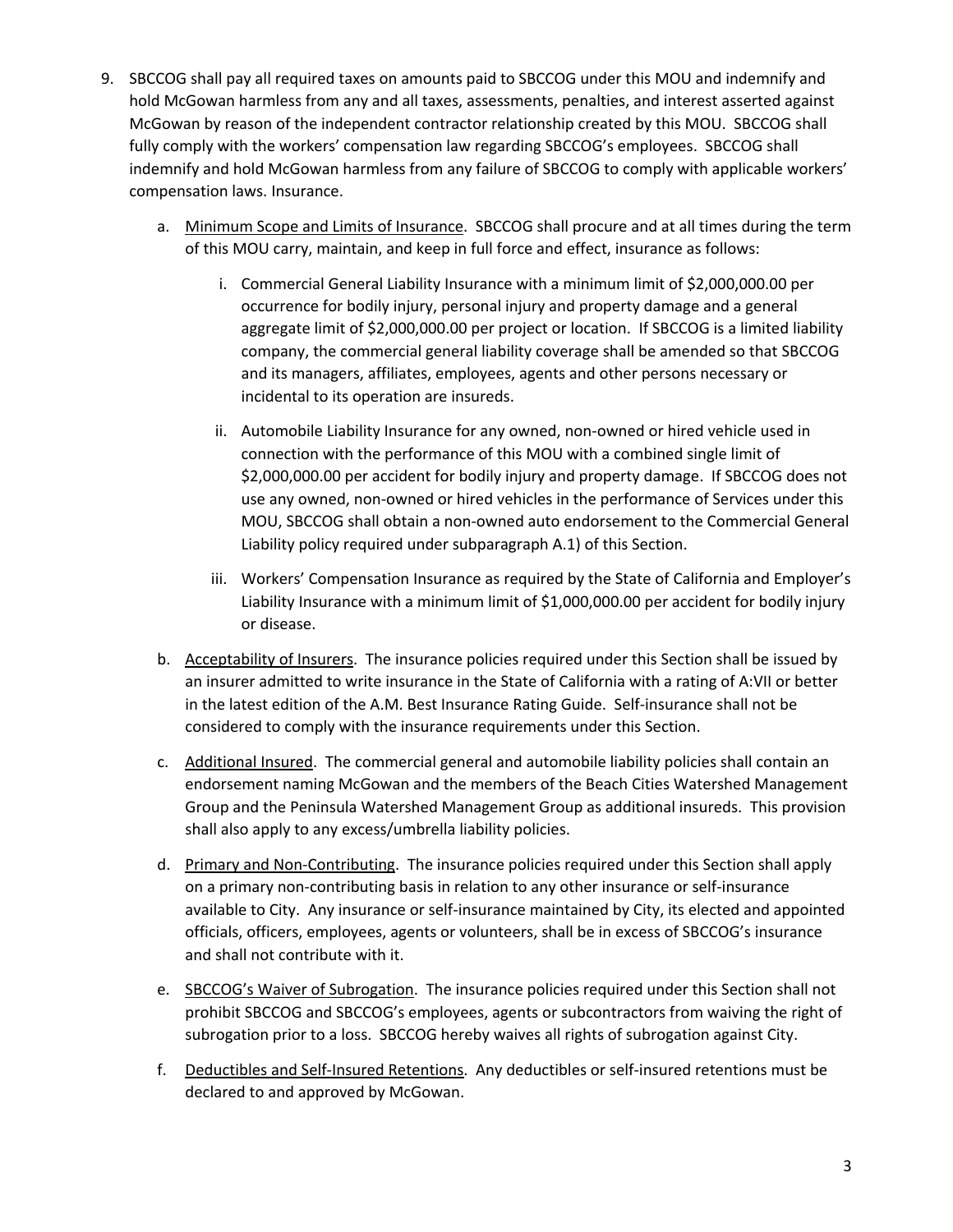- g. Cancellations or Modifications to Coverage. SBCCOG shall not cancel, reduce or otherwise modify the insurance policies required by this Section during the term of this MOU. The commercial general and automobile liability policies required under this MOU shall be endorsed to state that should the issuing insurer cancel the policy before the expiration date, the issuing insurer will endeavor to mail 30 days' prior written notice to McGowan. If any insurance policy required under this Section is canceled or reduced in coverage or limits, SBCCOG shall, within two Business Days of notice from the insurer, phone, email or notify McGowan via certified mail, return receipt requested, of the cancellation of or changes to the policy.
- h. Evidence of Insurance. Prior to the performance of Services under this MOU, SBCCOG shall furnish McGowan with a certificate or certificates of insurance and all original endorsements evidencing and effecting the coverages required under this Section. The endorsements are subject to McGowan and the members of the Beach Cities Watershed Management Group and the Peninsula Watershed Management Group's approval. SBCCOG may provide complete, certified copies of all required insurance policies to City. SBCCOG shall maintain current endorsements on file with McGowan. SBCCOG shall provide proof to McGowan that insurance policies expiring during the term of this MOU have been renewed or replaced with other policies providing at least the same coverage.
- i. Indemnity Requirements not Limiting. Procurement of insurance by SBCCOG shall not be construed as a limitation of SBCCOG's liability or as full performance of SBCCOG's duty to indemnify McGowan and the members of the Beach Cities Watershed Management Group and the Peninsula Watershed Management Group under this MOU.
- j. Broader Coverage/Higher Limits. If SBCCOG maintains broader coverage and/or higher limits than the minimums required above, McGowan and the members of the Beach Cities Watershed Management Group and the Peninsula Watershed Management Group require and shall be entitled to the broader coverage and/or the higher limits maintained by SBCCOG. Any available insurance proceeds in excess of the specified minimum limits of insurance and coverage shall be available to McGowan and the members of the Beach Cities Watershed Management Group and the Peninsula Watershed Management Group.
- 10. Either McGowan or SBCCOG may terminate this MOU at any time with or without cause by providing 30 days' notice in writing. SBCCOG will receive just and equitable compensation for any work satisfactorily completed up to the effective date of the notice of termination.
- 11. Should the MOU be terminated, McGowan may procure on its own terms services similar to those terminated.
- 12. McGowan and SBCCOG agree that the environmentally friendly landscaping, gardening and pest control and rainwater harvesting content developed for the webpages will be in the public domain and may be used freely by both parties without attribution of the other, including but not limited to print material or in other websites. Neither party shall assume any copyright or intellectual property license or right over the content developed for the webpages.